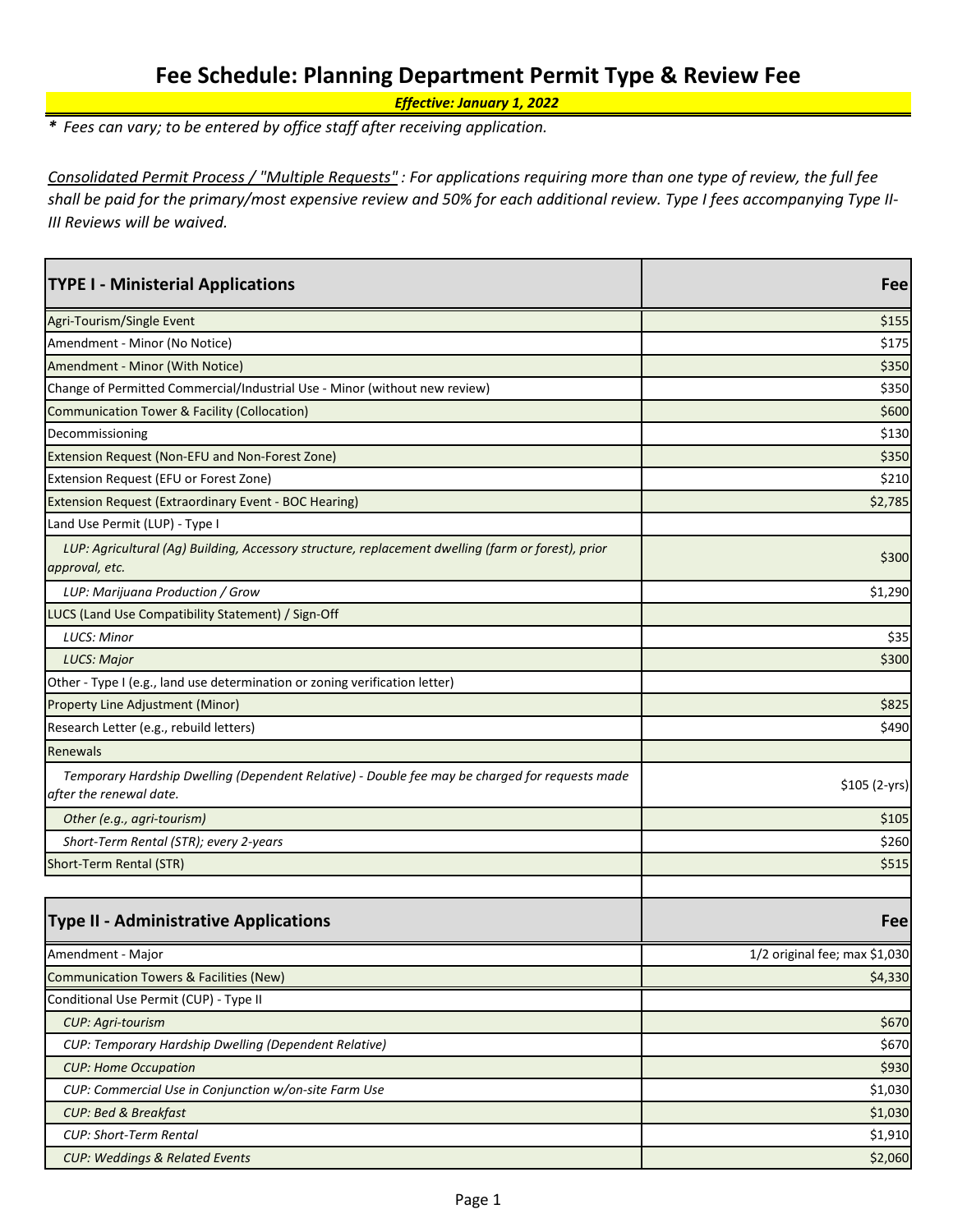| CUP: Other                                                                           | \$1,135                           |
|--------------------------------------------------------------------------------------|-----------------------------------|
| CLUP / ILUP: Commercial / Industrial / Multi-Family                                  | \$1,030                           |
| CLUP / ILUP: Marijuana Production, Processing or Retail                              | \$2,060                           |
| <b>Farm Dwelling</b>                                                                 |                                   |
| Farm Dwelling: Income, Accessory, Relative                                           | \$930                             |
| Farm Lot of Record (LOR) - Non High Value Farmland                                   | \$1,445                           |
| Farm Lot of Record (LOR) - High Value Farmland                                       | \$1,750                           |
| <b>Non-Farm Dwelling</b>                                                             | \$2,060                           |
| Forest Dwelling (Template, Large Tract, LOR)                                         | \$1,445                           |
| Legal Parcel Determination (Validate unlawful parcel)                                | \$1,030                           |
| Measure 49 Claim Submittal                                                           | \$2,785                           |
| <b>National Scenic Area</b>                                                          |                                   |
| NSA: Minor (decks, fences, expedited reviews - excluding property line adjustments)  | \$415                             |
| NSA: Accessory Buildings or Structures, Additions                                    | \$545                             |
| NSA: Property Line Adjustments                                                       | \$825                             |
| <b>NSA: Replacement Dwelling</b>                                                     | \$875                             |
| NSA: Other Review Uses                                                               | \$1,240                           |
| <b>NSA: Subject to Standards</b>                                                     | \$1,670                           |
| Other - Type II                                                                      |                                   |
| Partition                                                                            |                                   |
| Partition Major: Access Only<br>Reminder: Collect the \$100 P/W fee.                 | \$570                             |
| Partition: Minor/Major /Replat                                                       | \$1,800                           |
| Permitted Uses - Subject to Standards (STS)                                          |                                   |
| STS: Floodplain, Geologic Hazard Permits, or Stream Protection Overlay Review        | \$775                             |
| <b>STS: Farm Stand Application</b>                                                   | \$775                             |
| STS: Marijuana Processing EFU                                                        | \$2,060                           |
| STS: Other                                                                           | \$775                             |
| Property Line Adjustment (Non-Ministerial)                                           | \$1,135                           |
| <b>Site Plan Review UGB</b>                                                          | \$2,200                           |
| Variance                                                                             |                                   |
| <b>Variance Minor</b>                                                                | \$570                             |
| Variance Major                                                                       | \$1,135                           |
| Zone Boundary Adjustment                                                             | \$1,030                           |
| Type III - PC and/or BOC Reviewed Applications                                       | Fee                               |
| Appeal to Planning Commission (PC); ORS 215.416(11)(b); Planning Department collects | \$250                             |
| Appeal to Board of Commissioners (BOC); County Clerk collects                        | \$2,785                           |
| Complex Project <sup>1</sup> (i.e., technical; large-scale)                          | \$2,060 retainer + actual expense |
| Comprehensive Plan Amendment & Zone Change                                           | \$4,120                           |
| Conditional Use Permit (CUP) Type III                                                | \$2,060                           |
| <b>CUP: Historic Preservation Application</b>                                        | \$1,910                           |
| Other - Type III                                                                     |                                   |
| Outdoor Mass Gathering (Less than 3,000 people)                                      | \$2,785                           |
| Reminder: Collect the \$500 P/W fee.<br>Planned Unit Development                     | \$4,330 + \$52/unit *             |
| <b>Special District Annexation Request</b>                                           | \$1,240                           |
| Subdivision<br>Reminder: Collect the \$500 P/W fee.                                  | \$3,605 + \$52/parcel *           |
| <b>Subdivision Cemetery</b>                                                          | \$1,135                           |